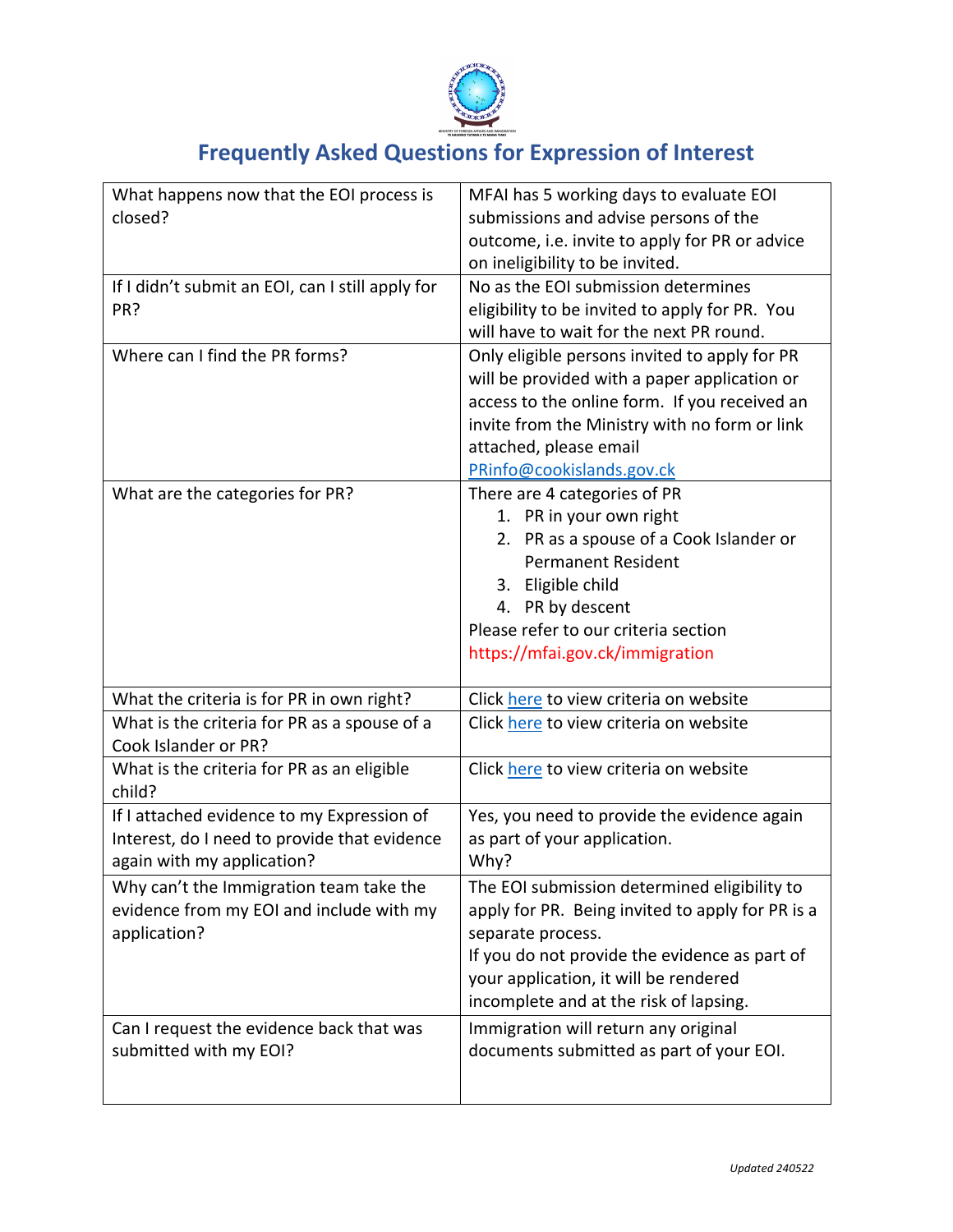

| How do I know if my PR has been               | If you lodge a PR online, you will receive an        |
|-----------------------------------------------|------------------------------------------------------|
| successfully received by MFAI?                | automated email response once you click on           |
|                                               | the SUBMIT button.                                   |
|                                               | If you lodge a PR in person, you will receive a      |
|                                               | receipt for payment.                                 |
| Can I apply for 2 categories of PR?           | You will receive an invite for PR under the          |
|                                               | category you expressed interest.                     |
| What if my spouse and I are no longer in a    | If there has been a change to your                   |
| relationship?                                 | relationship status since expressing interest        |
|                                               | for PR, this is considered as a material change      |
|                                               | in circumstance which needs to be declared to        |
|                                               | the PIO under regulation 41 of the Cook              |
|                                               | Islands Immigration Regulations 2022.                |
|                                               |                                                      |
|                                               | You can only apply for PR on spouse ground if        |
|                                               | you are currently in a genuine and stable            |
|                                               | relationship with a Cook Islander or                 |
|                                               | permanent resident.                                  |
| Do I need to hold a valid permit to apply for | Yes, please review the criteria here on our          |
| PR?                                           | website.                                             |
| What is the fee?                              | \$500 for PR (In Own Right and on Spouse             |
|                                               | ground).                                             |
|                                               | \$470 for an Application as an eligible child.       |
|                                               | No fee to lodge an application as a PR by            |
|                                               | descent.                                             |
| How do I pay for my PR application fee?       | Bank: BSP                                            |
|                                               | Account Name: CIG - MFAI                             |
|                                               | Bank Account Details: 159651401                      |
|                                               | Reference: PRApp <surname.initial></surname.initial> |
|                                               |                                                      |
|                                               | OR, visit the Ministry of Foreign Affairs and        |
|                                               | Immigration (MFAI) Office (Level 2, Govt             |
|                                               | Building) to pay the fee in person.                  |
|                                               |                                                      |
| Is the fee refundable if my application is    | No                                                   |
| declined?                                     |                                                      |
| Can someone help me complete my               | Yes. They will need to sign the declaration          |
| application?                                  | included in the PR form.                             |
|                                               | Immigration Officers cannot help you with            |
|                                               | your application. They can clarify questions.        |
| Do I have to provide the evidential           | Yes this is stipulated in the PR application.        |
| documents in the PR?                          |                                                      |
|                                               |                                                      |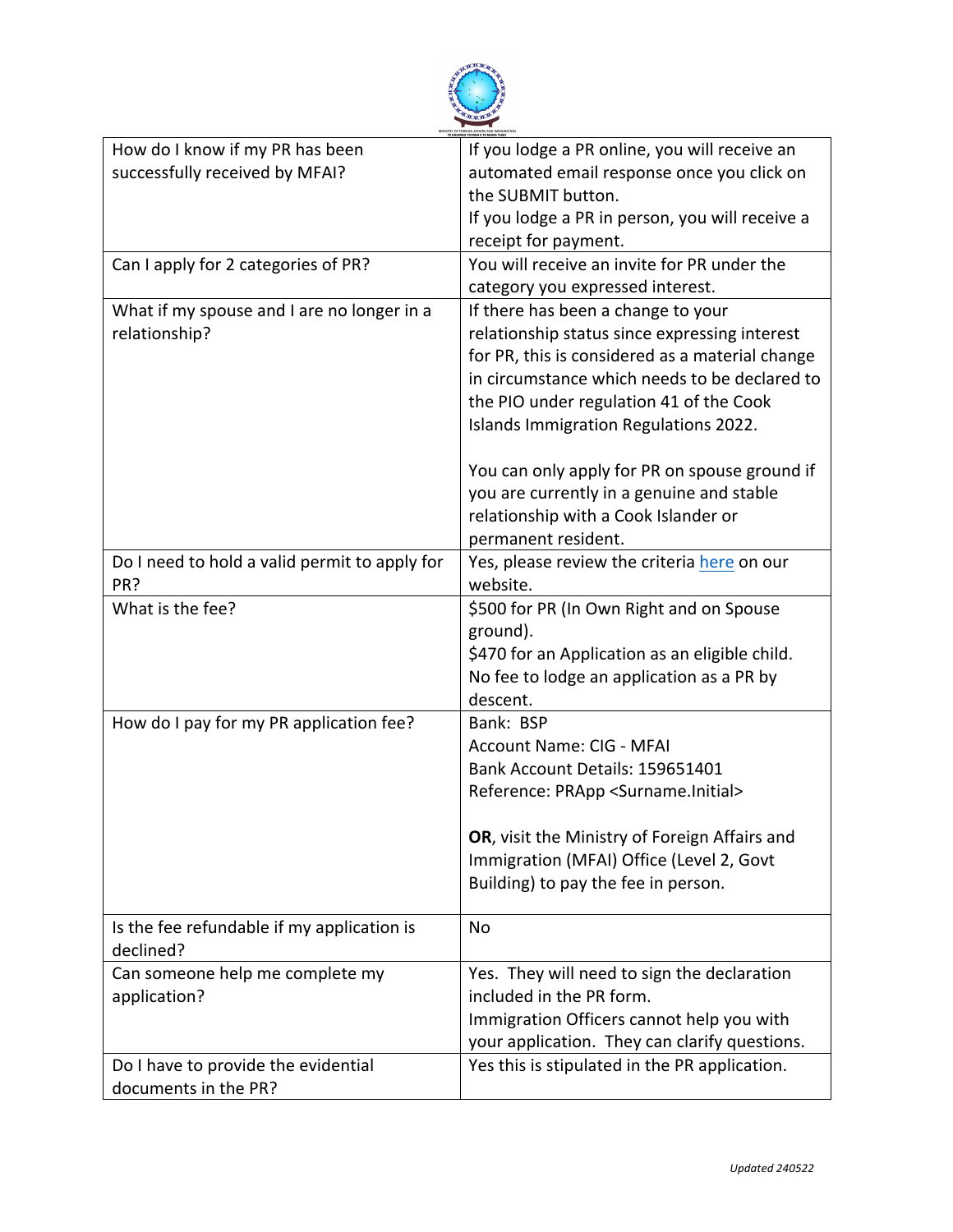

| There is a 25 working day period to submit a     |
|--------------------------------------------------|
| complete PR application.                         |
|                                                  |
| If the application is incomplete, Immigration    |
| will advise the applicant and they have 10       |
| working days to provide the information.         |
|                                                  |
| If the applicant fails to provide the            |
| outstanding information within 10 working        |
| days, the application will lapse.                |
| Immigration will submit complete applications    |
| to the Minister for review. A 20 working day     |
| period is allocated to enable the Minister to    |
| make a decision.                                 |
|                                                  |
| Dependent on your device you can use your        |
| mouse, digital or stylus pen.                    |
| No, you only need to provide dates on your       |
| application and we will organize travel          |
| movements on your behalf.                        |
| Try deleting your browser history.               |
| Could also be a connectivity issue, please       |
| reboot your computer.                            |
| Justice of the Peace (JP), a solicitor or Notary |
| Public, or a registrar or Deputy Registrar of    |
| the District or High Court, or authorised staff  |
|                                                  |
| in some government agencies.                     |
| Yes. You will need to create an account          |
| online. Once you have done so, please advise     |
| Prinfo@cookislands.gov.ck and provide them       |
| with your email address you used to create       |
| your account and we will manually grant          |
| permission.                                      |
| Yes, you must use the same log in details to     |
| submit your application for PR                   |
| Those who submitted an EOI and were invited      |
| to apply for PR will be provided with a link     |
| allowing them access to complete their           |
| application online.                              |
|                                                  |